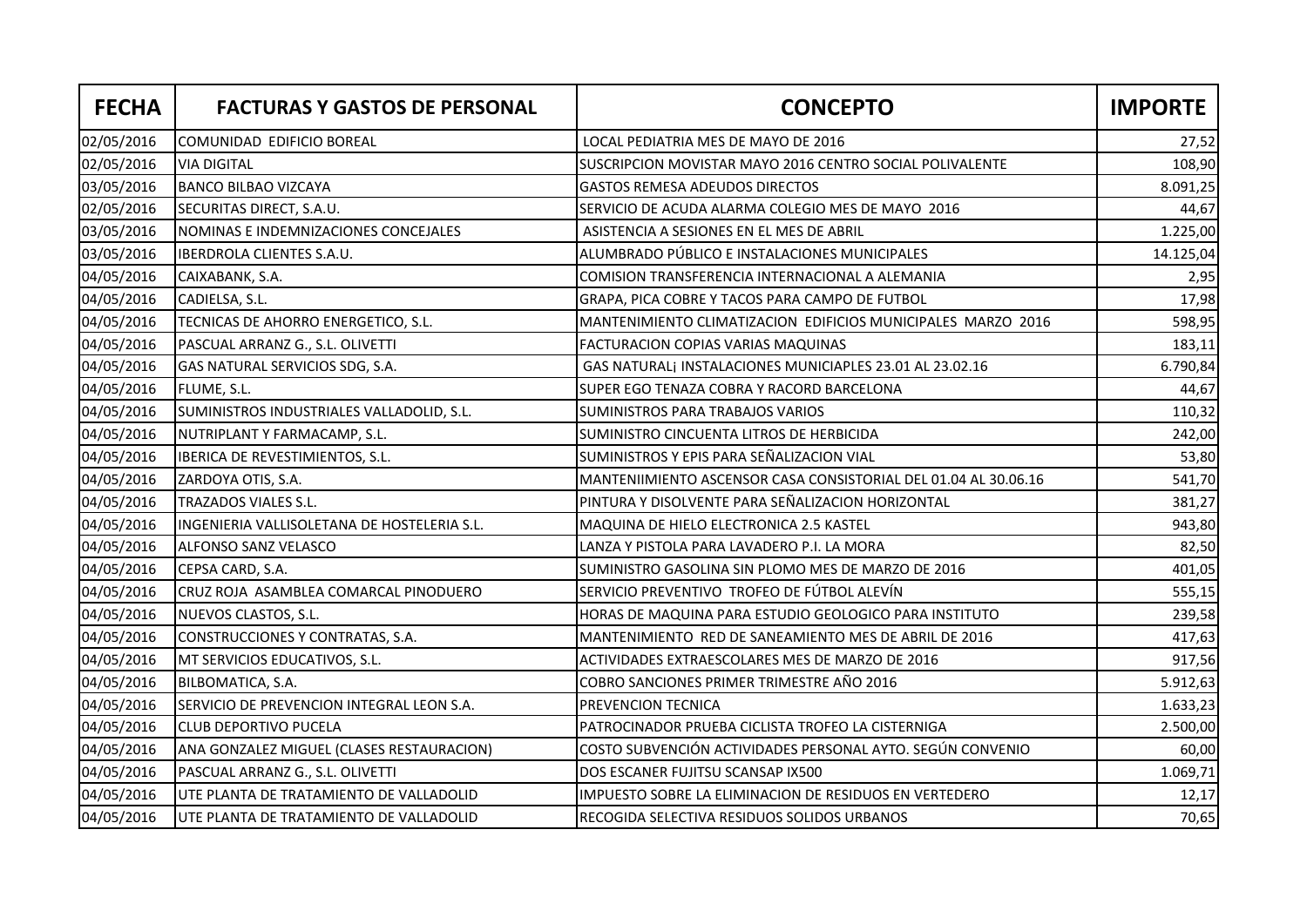| 04/05/2016 | RUBICIN, S.L.                              | CRISTAL REDONDO GRABADO A TODO COLOR                                   | 121,00   |
|------------|--------------------------------------------|------------------------------------------------------------------------|----------|
| 04/05/2016 | RICARDO ALONSO MUÑOZ                       | SACO PEGOLAN FLEX BLANCO PARA FRONTON MUNICIPAL                        | 13,03    |
| 04/05/2016 | <b>BENILDE APARICIO SAN JUAN</b>           | SUMINISTROS DE FERRETERIA ENERO DE 2015                                | 123,33   |
| 04/05/2016 | <b>BENILDE APARICIO SAN JUAN</b>           | SUMINISTROS DE FERRETERIA DE FEBRERO A DICIEMBRE DE 2015               | 687,04   |
| 04/05/2016 | <b>BLAPE RENTA, S.L.</b>                   | ALQUILER VALLAS CARRERA CICLISTA                                       | 210,54   |
| 04/05/2016 | ABS INFORMATICA S.L.                       | MÓDULO DE IMPORTACIÓN/EXPORTACIÓN DE DATOS                             | 1.270,50 |
| 04/05/2016 | CADIELSA, S.L.                             | LAMPARAS PARA ALUMBRADO PUBLICO                                        | 268,52   |
| 04/05/2016 | CMAYOR, S.A.                               | REPARACION MAQUINA TENNANT 7100C POLIDEPORTIVO                         | 61,92    |
| 04/05/2016 | WORK-MEN C.B.                              | <b>VESTUARIO Y EPIS TRABAJADORES</b>                                   | 112,94   |
| 04/05/2016 | DISCOMTES VALLADOLID, S.L.                 | GASOLEO A AUTOMOCION ADITIVADO P.I. LA MORA                            | 871,20   |
| 04/05/2016 | <b>ALCASA</b>                              | PIEZAS PARA COLOCAR CONTADORES Y JUNTAS                                | 40,83    |
| 04/05/2016 | FLUME, S.L.                                | CONTADORES AVERIADOS CAMINO HONDO Y BOMBA DE ACHIQUE                   | 168,75   |
| 04/05/2016 | GUNNEBO ESPAÑA, S.A.                       | MANTENIMIENTO ALARMA FUEGO CASA CONSISTORIAL AÑO 2016                  | 222,88   |
| 04/05/2016 | GUNNEBO ESPAÑA, S.A.                       | MANTENIMIENTO ELECTRONICA COLEGIO FELIX CUADRADO-2016                  | 272,60   |
| 04/05/2016 | <b>ESCUELA DE ATLETISMO MAYTE MARTINEZ</b> | CLASES DE ATLETISMO MES DE FEBRERO Y MARZO DE 2016                     | 350,00   |
| 04/05/2016 | MESA FLORIAN YERAL (CLASES ZUMBA)          | COSTO SUBVENCIÓN ACTIVIDADES PERSONAL AYTO. SEGÚN CONVENIO             | 429,40   |
| 04/05/2016 | <b>EMILIO JOSE ZAMORA CANTOS</b>           | MOTOCICLISMO STUNT SHOW LA CISTERNIGA 2016                             | 1.000,67 |
| 04/05/2016 | JESUS SAN JOSE OLMEDO                      | SUMINISTRO MATERIAL DE OFICINA                                         | 105,15   |
| 04/05/2016 | CLIMA-DUR, S.L.                            | FILTROS PARA CLIMATIZADORES CASA CONSISTORIAL                          | 352,40   |
| 04/05/2016 | MATA DIGITAL, S.L.                         | MIL QUINIENTOS TARJETONES DE TOMA DE LECTURA DE AGUA                   | 121,74   |
| 04/05/2016 | AUTO-REPUESTOS BARAJAS, S.L.               | SUMINISTRO REPUESTOS PARA MANTENIMIENTO DE VEHICULOS                   | 1.501,85 |
| 04/05/2016 | ALKI-OLID, S.L.                            | <b>SUMINISTROS PARA JARDINERIA Y EPIS</b>                              | 150,77   |
| 04/05/2016 | IBERICA DE REVESTIMIENTOS, S.L.            | SUMINISTROS PARA SEÑALIZACION VIAL Y PARA POLIDEPORTIVO                | 57,62    |
| 04/05/2016 | FERRETERIA MD Y SERVICIOS, C.B.            | FACTURACION SUMINISTROS FERRETERIA PRIMER TRIMESTRE AÑO 2016           | 118,54   |
| 04/05/2016 | BENEFICIARIO/A BONO-BUS                    | RECARGA BONOBUS MES DE ABRIL DE 2016                                   | 112,00   |
| 04/05/2016 | <b>GRUPO MIS POLLITOS, S.L.</b>            | GESTION ESCUELA INFANTIL MUNICIPAL GLORIA FUERTES ABRIL 2016           | 3.925,42 |
| 04/05/2016 | TELEFONICA MOVILES ESPAÑA, S.A.            | TELEFONIA MOVIL PERIODO DEL 18.02 AL 17.03.2016                        | 684,68   |
| 06/05/2016 | CAIXABANK, S.A.                            | <b>COMISIONES IVA</b>                                                  | 0,85     |
| 06/05/2016 | NOMINAS LABORALES                          | NOMINAS MES DE ABRIL PERSONAL CONTRATADO SUBVENCION JUNTA              | 95,74    |
| 06/05/2016 | NOMINAS E INDEMNIZACIONES CONCEJALES       | NOMINA DE FRANCISCO JAVIER MARTINEZ PEREZ MES DE ABRIL                 | 29,37    |
| 09/05/2016 | IBERDROLA COM. ULTIMO RECURSO, S.A.        | FACTURACION ELECTRICIDAD CASA DEL ARTE AVDA VALLADOLID 6 PERIODO DEL 2 | 5.988,33 |
| 10/05/2016 | COMUNIDAD PL. DE LA CRUZ, 1-9              | COMUNIDAD MAYO 2016 LOCALES PLAZA DE LA CRUZ 1-9                       | 80,00    |
| 10/05/2016 | CORREOS Y TELEGRAFOS, S.A.                 | FACTURACION SERVICIO DE CORREOS MES DE ABRIL DE 2016                   | 2.136,24 |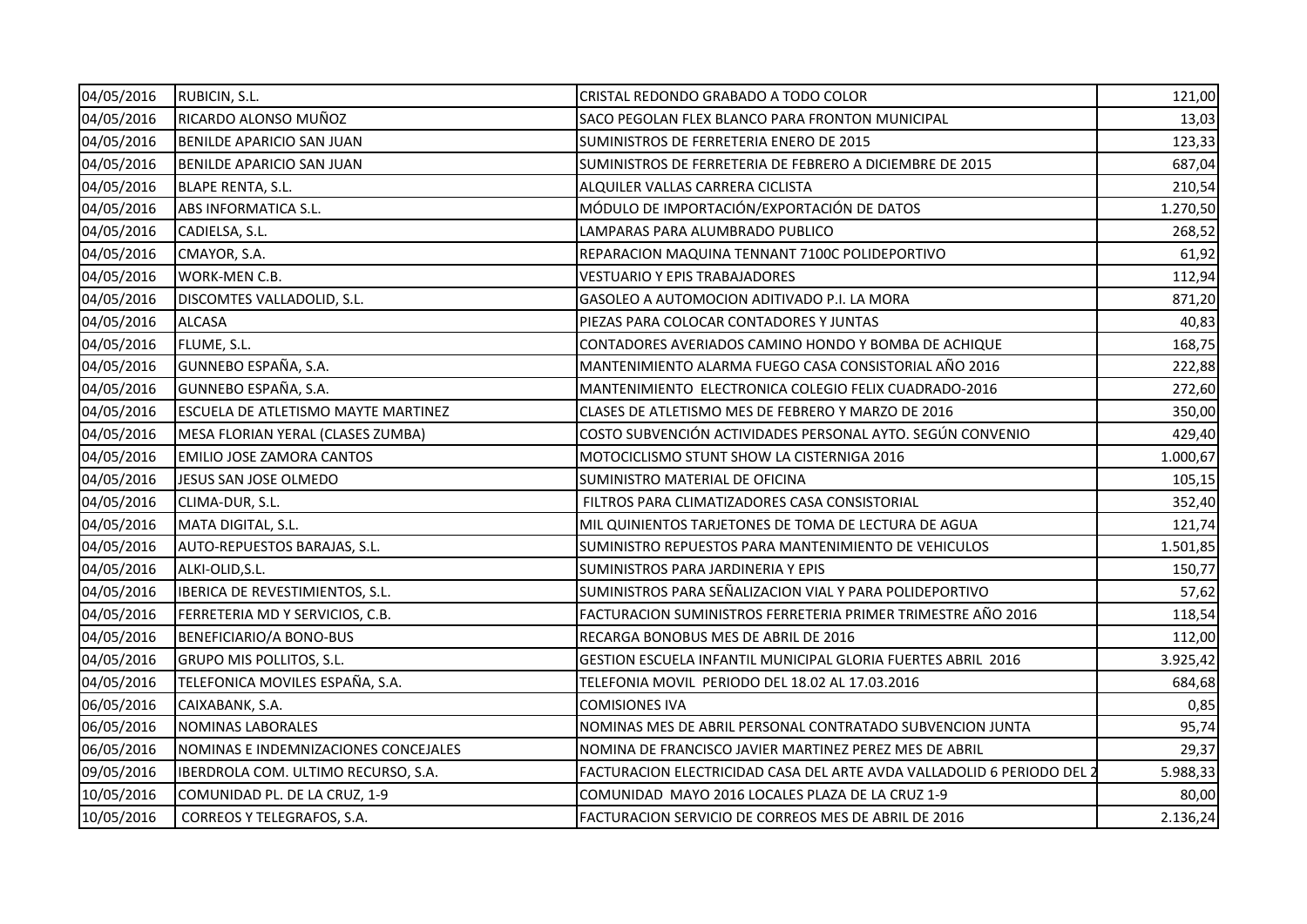| 11/05/2016 | <b>BANCO BILBAO VIZCAYA</b>                | AMORTIZACION E INTERESES PRÉSTAMO NUMERO 9550283913                    | 48.482,71 |
|------------|--------------------------------------------|------------------------------------------------------------------------|-----------|
| 11/05/2016 | EL NORTE DE CASTILLA, S.A.                 | PUBLICIDAD EL NORTE DE CASTILLA MODULO GRAL. OFICIAL HERMI             | 234,74    |
| 11/05/2016 | EL NORTE DE CASTILLA, S.A.                 | PUBLICIDAD EL NORTE DE CASTILLA MODULO GRAL.OFICIAL TARSILA FDEZ. GAYO | 234,74    |
| 12/05/2016 | <b>DIPUTACION PROVINCIAL DE VALLADOLID</b> | PUBLICACION BOP EXPTE LIC AMBIENTAL ACTIVIDAD                          | 14,40     |
| 12/05/2016 | CONFEDERACION HIDROGRAFICA DEL DUERO       | CANON DE CONTROL DE VERTIDOS LIQUIDACION AÑO 2015                      | 24.008,41 |
| 12/05/2016 | SEC. DE ESTADO DE TELECOMUNICACIONES       | TASA POR RESERVA DEL DOMINIO PCO. RADIOLECTRICO USO PRIVATIVO          | 100,00    |
| 12/05/2016 | JUNTA DE CASTILLA Y LEON                   | CANON OCUPACION CAMPO DE DEPORTES EN PARCELA DE REEMPLAZO              | 227,89    |
| 13/05/2016 | <b>BANCO BILBAO VIZCAYA</b>                | AMORTIZACION E INTERESES PRESTAMO NUMERO 9546372425                    | 15.111,90 |
| 16/05/2016 | DIPUTACION PROVINCIAL DE VALLADOLID        | TOTAL RETENCIONES/ COMPENSACIONES NOMINA REC. EJECUTIVA                | 7.617,08  |
| 16/05/2016 | BANCO CAJA ESPAÑA                          | AMORTIZACION E INTERESES PRESTAMO 21084364-3-5-0534058508              | 7.280,41  |
| 18/05/2016 | AULOCE, S.A.                               | SUSCRIPCION ESPUBLICO EDITORIAL, SERVICIOS Y ENVIOS                    | 2.314,74  |
| 18/05/2016 | INSTITUT VALENCIA DE FINANCES              | CERTIFICADO SEDE ELECTRONICA, SELLO Y TARJETA CRIPTOGRAFICA            | 1.041,70  |
| 18/05/2016 | ESAFERAL S.L.U.                            | SUMINISTRO PELLET POLIDEPORTIVO MUNICIPAL                              | 3.896,20  |
| 18/05/2016 | <b>ESAFERAL S.L.U.</b>                     | SUMINISTRO PELLET COLEGIO FELIX CUADRADO LOMAS                         | 1.106,52  |
| 18/05/2016 | <b>SCHINDLER</b>                           | MANTENIM. ASCENSOR CENTRO SOCIAL POLIVALENTE ABRIL-2016                | 71,50     |
| 18/05/2016 | <b>SCHINDLER</b>                           | MANTENIM. ASCENSOR CASA DE CULTURA MES ABRIL DE 2016                   | 233,12    |
| 18/05/2016 | <b>AUVASA</b>                              | SUBVENCION A LA EXPLOTACION MAYO DE 2016                               | 20.879,12 |
| 18/05/2016 | <b>ASOCIACION LA BIEN PAGA CYL</b>         | ESPECTACULO INFANTIL POR EL DIA DEL LIBRO                              | 300,00    |
| 18/05/2016 | AGUAS DE VALLADOLID, S.A.                  | CONSUMO AGUA MES DE MARZO DE 2016                                      | 24.285,47 |
| 18/05/2016 | COMERCIAL DE FUNDICION VALLISOLETANA       | MATERIALES PARA RED DE AGUA, SANEAMIENTO Y CONTADOR ALFESA             | 238,18    |
| 18/05/2016 | BLAPE, S.L.                                | SEÑALIZACION VIAL CALLE LAURELAS DE CALLE CORTADA                      | 72,48     |
| 18/05/2016 | GUNNEBO ESPAÑA, S.A.                       | BATERIA 12V PARA ALARMA CONTRA INCENDIOS                               | 51,61     |
| 18/05/2016 | WORK-MEN C.B.                              | EPIS PARA SOLDAR Y FUMIGAR                                             | 30,00     |
| 18/05/2016 | <b>EMILIA GARCIA CARRERA</b>               | DOS CARROS CON DOBLE CUBO INOX                                         | 1.829,52  |
| 18/05/2016 | GARCIA CARRERA FELIX(PELICANO)             | SUMINISTROS DE FERRETERIA                                              | 507,57    |
| 18/05/2016 | RICARDO ALONSO MUÑOZ                       | LOSAS PARA CEMENTERIO Y TELA ASFALTICA PARA COLEGIO J. DIAZ            | 45,59     |
| 18/05/2016 | TRAZADOS VIALES S.L.                       | SEÑALIZACION HORIZONTAL SUBIDA A URB. EL PARAMO                        | 685,45    |
| 18/05/2016 | BAYARD REVISTAS S.A.U.                     | EJEMPLARES I LOVE E.MINI (PACK 10 NUMEROS MAS CD)                      | 29,90     |
| 19/05/2016 | <b>RECAUDACION ABSIS</b>                   | TRASPASO DE INGRESO A LA CUENTA RESTRINGIDA DE RECAUDACION(BBVA)       | 8.160,41  |
| 21/05/2016 | CAIXABANK, S.A.                            | <b>COMISIONES IVA</b>                                                  | 0,24      |
| 23/05/2016 | BANCO CAJA ESPAÑA                          | AMORTIZACION E INTERESES PRESTAMO Nº 21084364-3-0-0533537912           | 1.378,00  |
| 24/05/2016 | EL MUNDO, UNIDAD EDITORIAL, S.A.           | RENOVACION SUSCRIPCION DIARIO EL MUNDO 21/05/2016 A 20/08/2016         | 148,69    |
| 25/05/2016 | <b>NOMINAS LABORALES</b>                   | NOMINAS LABORALES MES DE MAYO                                          | 68.497,76 |